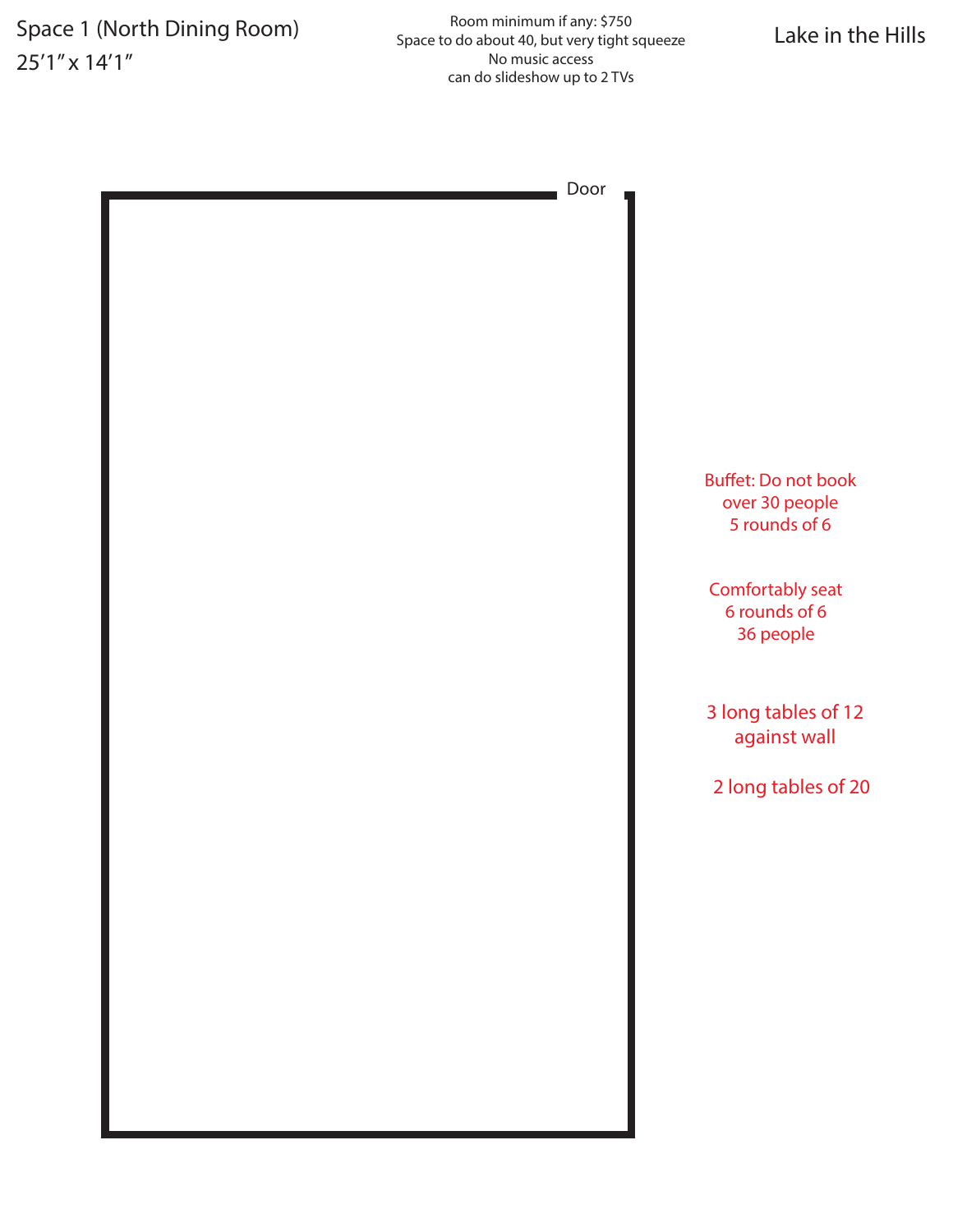## Space 2 (East Dining Room) Space 2 (East Dining Room) Lake in the Hills 25'3" x 12'11" Room minimum if any: \$750

Space to do about 40, but very tight squeeze No music access can do slideshow up to 2 TVs \*Can join Space 2 & 3 for 1 large space - 80 ppl\*

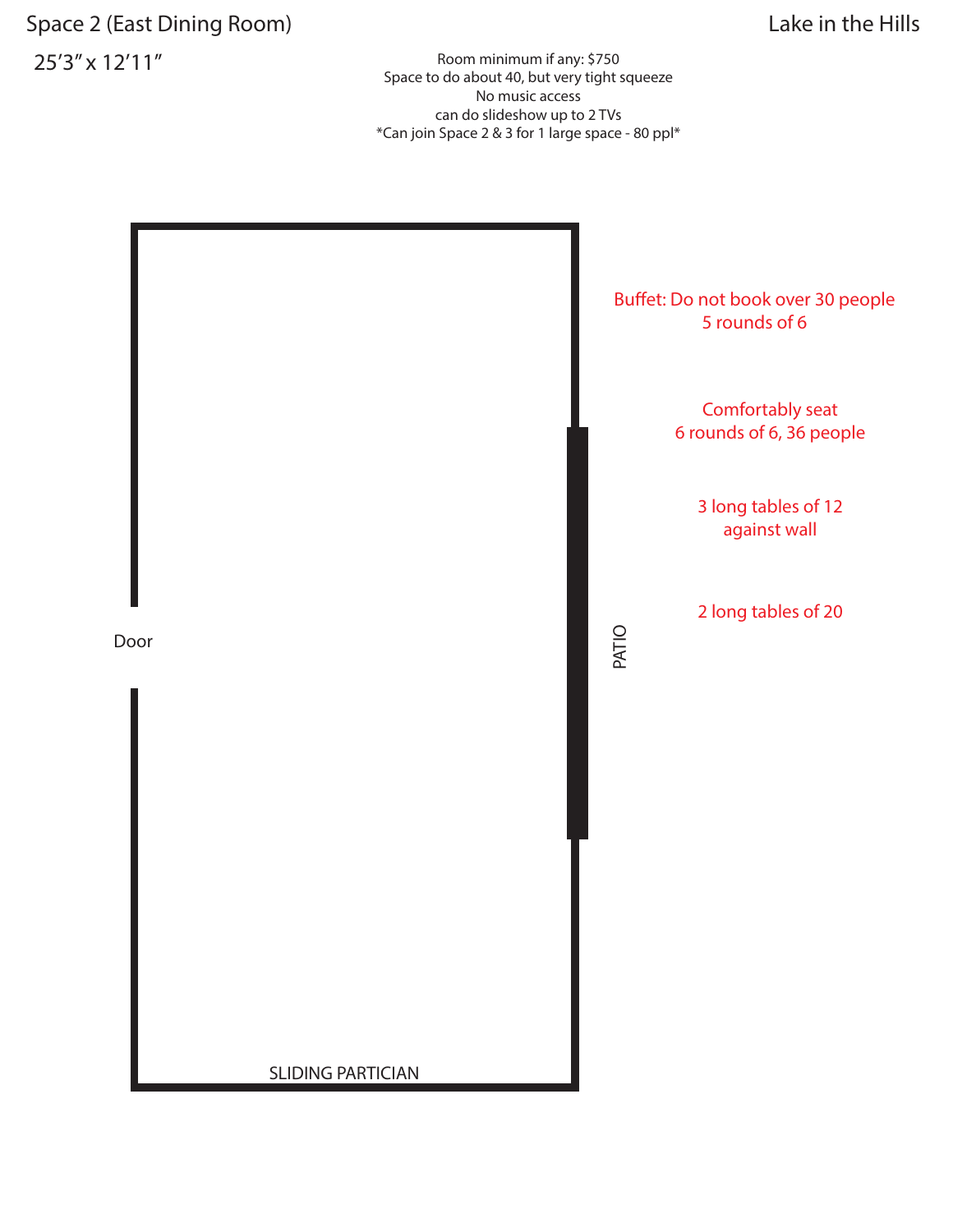25'1" x 14'7" (with TV)

Upstairs (The Loft) **Exame And Any: 1988** Lake in the Hills 20 max with 5 rounds of 4 25-30 ppl with bar 12'4" x 10'10" Buffet space has bathroom

| Bathroom Door |     |
|---------------|-----|
|               | Bar |
|               |     |
|               |     |
|               |     |
|               |     |
|               |     |